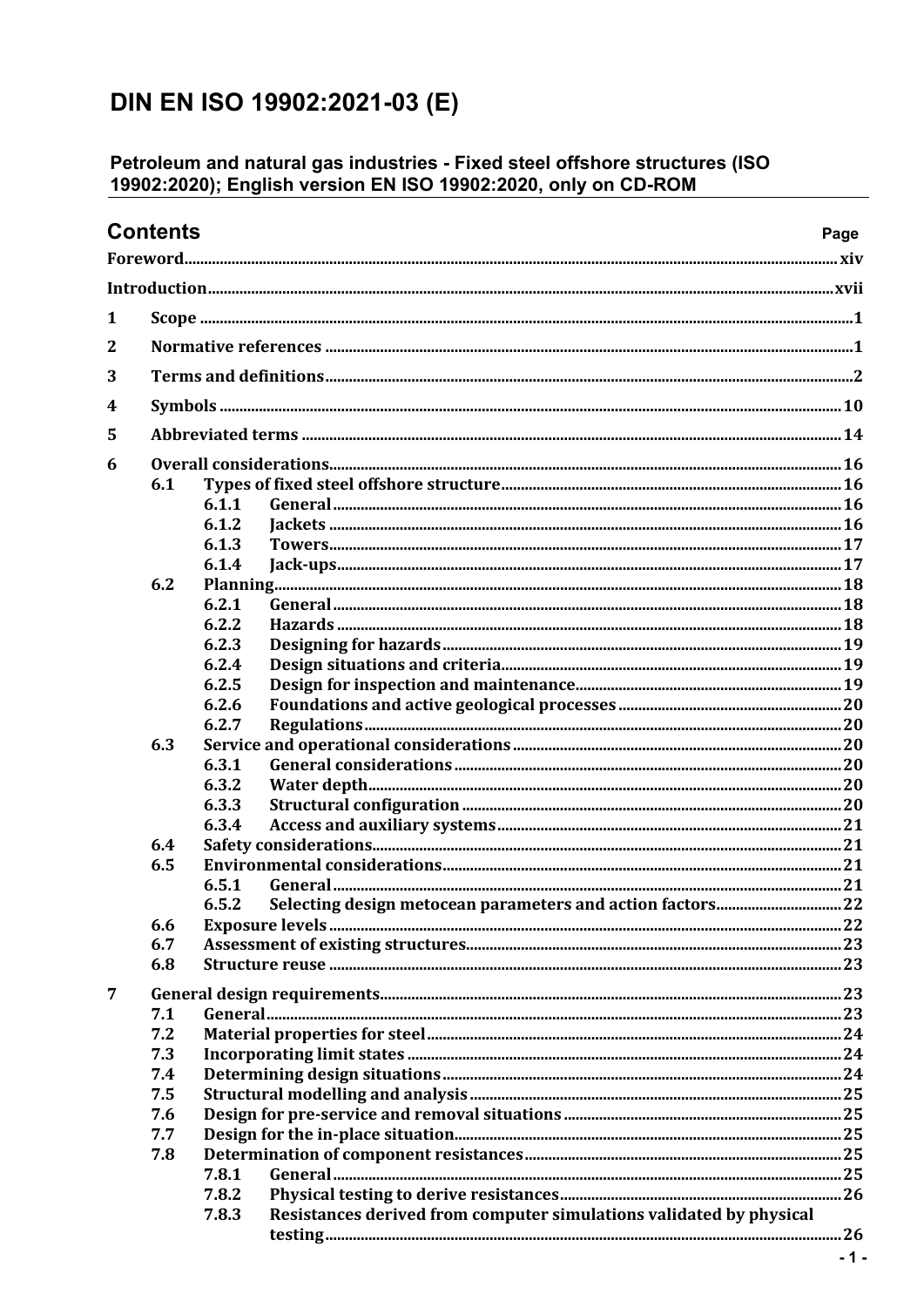|      | 7.8.4  | Resistances derived from computer simulations validated against |  |
|------|--------|-----------------------------------------------------------------|--|
|      | 7.8.5  |                                                                 |  |
|      |        |                                                                 |  |
| 7.9  |        |                                                                 |  |
|      | 7.9.1  |                                                                 |  |
|      | 7.9.2  |                                                                 |  |
|      | 7.9.3  |                                                                 |  |
| 7.10 |        |                                                                 |  |
|      | 7.10.1 |                                                                 |  |
|      | 7.10.2 |                                                                 |  |
| 7.11 |        |                                                                 |  |
|      | 7.11.1 |                                                                 |  |
|      | 7.11.2 |                                                                 |  |
| 7.12 |        |                                                                 |  |
| 7.13 |        |                                                                 |  |
|      |        |                                                                 |  |
| 8.1  |        |                                                                 |  |
|      | 8.1.1  |                                                                 |  |
|      | 8.1.2  |                                                                 |  |
|      | 8.1.3  |                                                                 |  |
| 8.2  |        |                                                                 |  |
|      | 8.2.1  |                                                                 |  |
|      | 8.2.2  |                                                                 |  |
|      | 8.2.3  |                                                                 |  |
| 8.3  |        |                                                                 |  |
|      | 8.3.1  |                                                                 |  |
|      | 8.3.2  |                                                                 |  |
|      | 8.3.3  |                                                                 |  |
|      | 8.3.4  |                                                                 |  |
|      | 8.3.5  |                                                                 |  |
|      | 8.3.6  |                                                                 |  |
|      | 8.3.7  |                                                                 |  |
|      | 8.3.8  |                                                                 |  |
| 8.4  |        |                                                                 |  |
| 8.5  |        |                                                                 |  |
|      | 8.5.1  |                                                                 |  |
|      | 8.5.2  |                                                                 |  |
|      | 8.5.3  |                                                                 |  |
| 8.6  |        |                                                                 |  |
|      | 8.6.1  |                                                                 |  |
|      | 8.6.2  |                                                                 |  |
|      | 8.6.3  |                                                                 |  |
|      | 8.6.4  |                                                                 |  |
| 8.7  |        |                                                                 |  |
|      | 8.7.1  |                                                                 |  |
|      | 8.7.2  |                                                                 |  |
|      | 8.7.3  |                                                                 |  |
|      | 8.7.4  |                                                                 |  |
|      | 8.7.5  |                                                                 |  |
|      | 8.7.6  |                                                                 |  |
|      |        |                                                                 |  |
|      |        |                                                                 |  |
| 9.1  |        |                                                                 |  |
| 9.2  |        |                                                                 |  |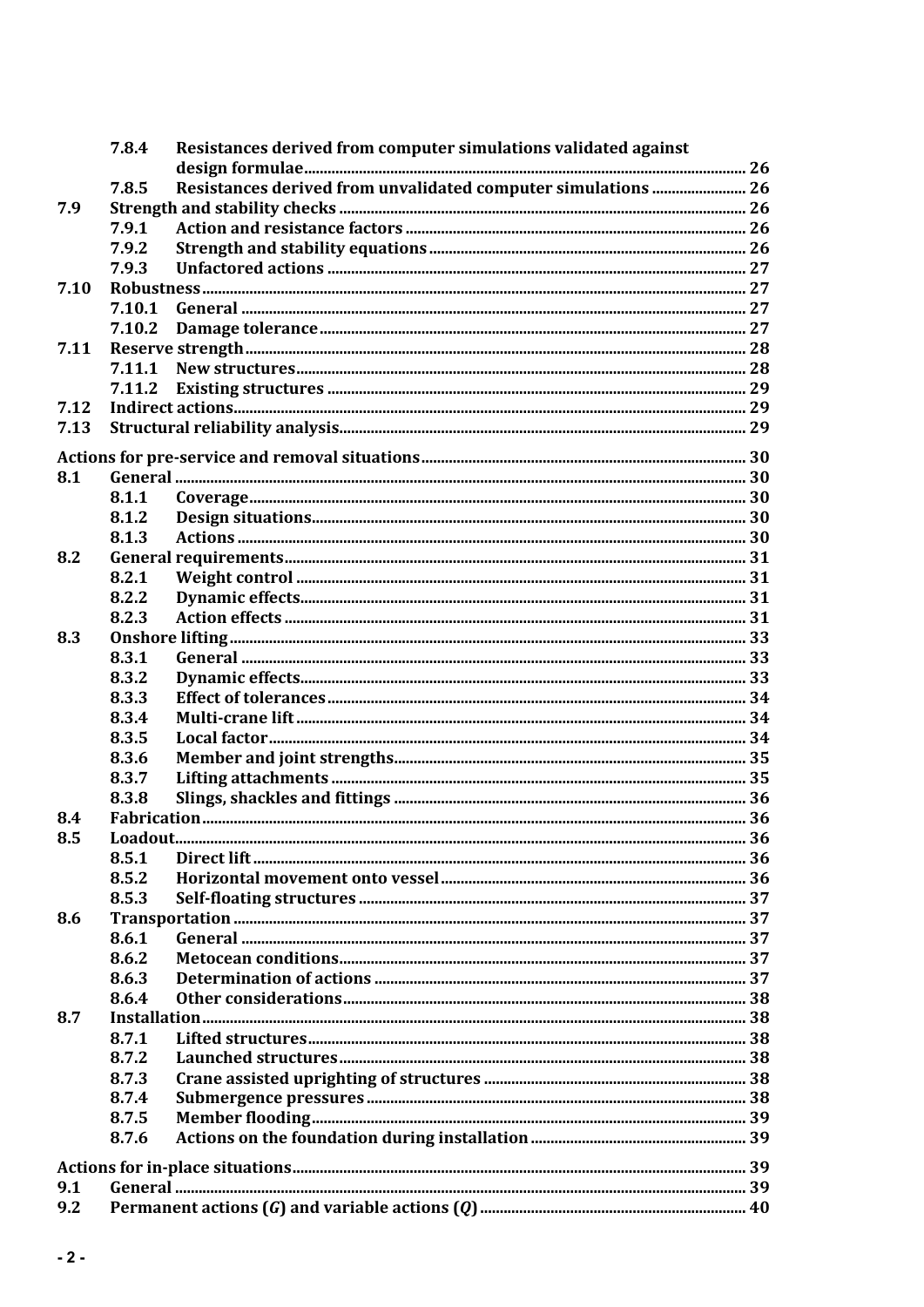|    |      | 9.2.1  |                                                                                    |  |
|----|------|--------|------------------------------------------------------------------------------------|--|
|    |      | 9.2.2  |                                                                                    |  |
|    |      | 9.2.3  |                                                                                    |  |
|    |      | 9.2.4  |                                                                                    |  |
|    |      | 9.2.5  |                                                                                    |  |
|    |      | 9.2.6  |                                                                                    |  |
|    |      | 9.2.7  |                                                                                    |  |
|    |      | 9.2.8  |                                                                                    |  |
|    |      | 9.2.9  |                                                                                    |  |
|    | 9.3  |        |                                                                                    |  |
|    |      | 9.3.1  |                                                                                    |  |
|    |      | 9.3.2  |                                                                                    |  |
|    | 9.4  |        |                                                                                    |  |
|    |      | 9.4.1  |                                                                                    |  |
|    |      | 9.4.2  |                                                                                    |  |
|    |      | 9.4.3  |                                                                                    |  |
|    |      | 9.4.4  |                                                                                    |  |
|    |      | 9.4.5  |                                                                                    |  |
|    | 9.5  |        | Extreme quasi-static action caused by waves only $(E_{\text{we}})$ or by waves and |  |
|    |      |        |                                                                                    |  |
|    |      | 9.5.1  |                                                                                    |  |
|    |      | 9.5.2  |                                                                                    |  |
|    |      | 9.5.3  |                                                                                    |  |
|    | 9.6  |        |                                                                                    |  |
|    | 9.7  |        |                                                                                    |  |
|    |      | 9.7.1  |                                                                                    |  |
|    |      | 9.7.2  |                                                                                    |  |
|    |      | 9.7.3  |                                                                                    |  |
|    | 9.8  |        | Equivalent quasi-static action representing dynamic response caused by             |  |
|    |      |        |                                                                                    |  |
|    |      | 9.8.1  |                                                                                    |  |
|    |      | 9.8.2  | Equivalent quasi-static action $(D_{\rho})$ representing the dynamic response 53   |  |
|    |      | 9.8.3  |                                                                                    |  |
|    | 9.9  |        |                                                                                    |  |
|    |      | 9.9.1  |                                                                                    |  |
|    |      | 9.9.2  |                                                                                    |  |
|    |      | 9.9.3  |                                                                                    |  |
|    | 9.10 | 9.10.1 |                                                                                    |  |
|    |      | 9.10.2 |                                                                                    |  |
|    |      | 9.10.3 |                                                                                    |  |
|    | 9.11 |        |                                                                                    |  |
| 10 |      |        |                                                                                    |  |
|    | 10.1 |        |                                                                                    |  |
|    |      | 10.1.1 |                                                                                    |  |
|    |      | 10.1.2 |                                                                                    |  |
|    |      |        |                                                                                    |  |
|    | 10.2 |        |                                                                                    |  |
|    |      | 10.2.1 |                                                                                    |  |
|    |      | 10.2.2 |                                                                                    |  |
|    |      | 10.2.3 |                                                                                    |  |
|    |      |        |                                                                                    |  |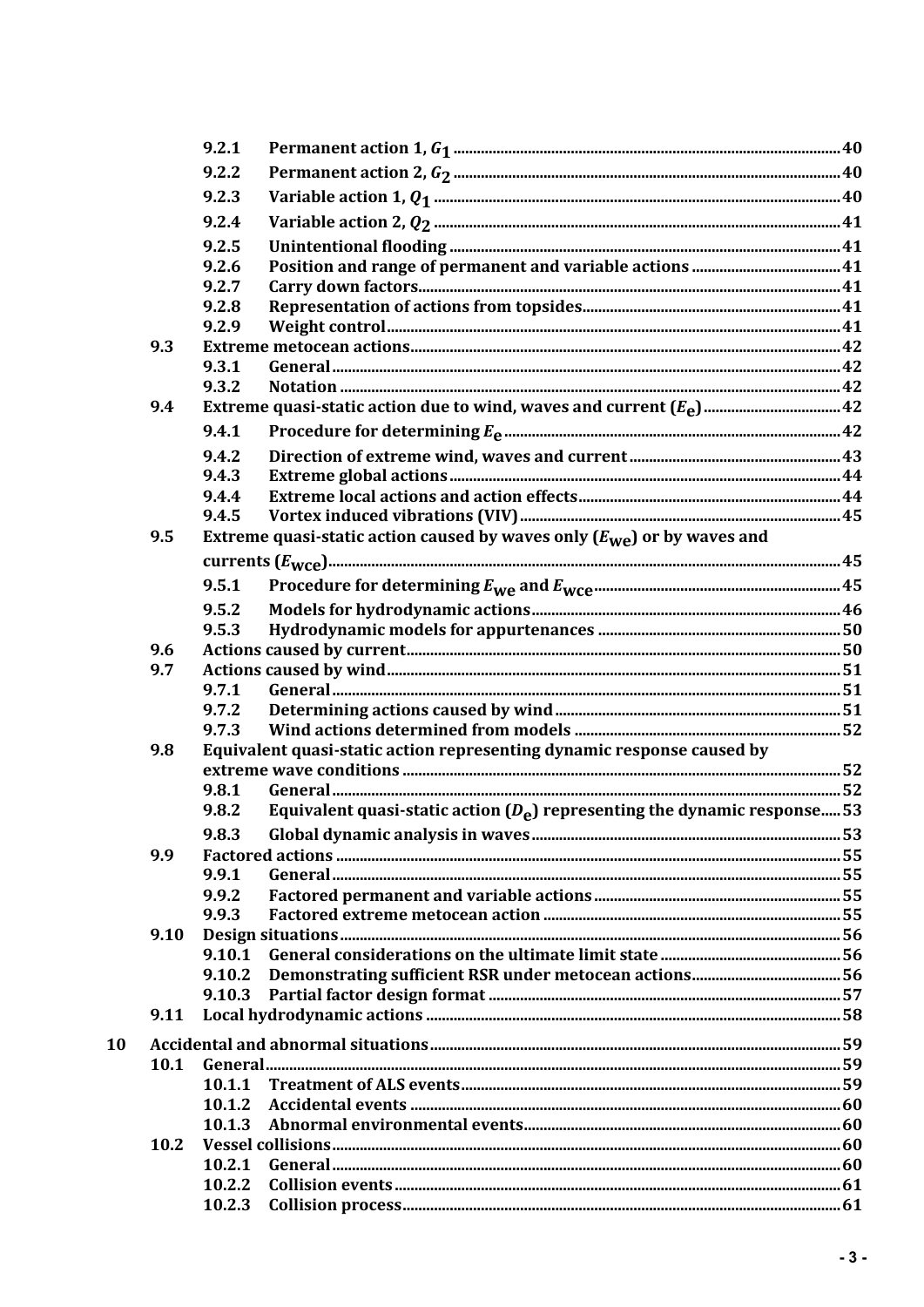|    | 10.3 |        |  |
|----|------|--------|--|
|    | 10.4 |        |  |
|    | 10.5 |        |  |
|    | 10.6 |        |  |
| 11 |      |        |  |
|    | 11.1 |        |  |
|    | 11.2 |        |  |
|    | 11.3 |        |  |
|    | 11.4 |        |  |
|    | 11.5 |        |  |
|    |      |        |  |
|    |      |        |  |
|    | 11.6 |        |  |
|    |      |        |  |
|    |      | 11.6.2 |  |
|    |      | 11.6.3 |  |
|    |      | 11.6.4 |  |
|    |      |        |  |
| 12 |      |        |  |
|    | 12.1 |        |  |
|    | 12.2 |        |  |
|    |      |        |  |
|    |      | 12.2.2 |  |
|    | 12.3 |        |  |
|    |      | 12.3.1 |  |
|    |      | 12.3.2 |  |
|    |      | 12.3.3 |  |
|    |      | 12.3.4 |  |
|    |      | 12.3.5 |  |
|    |      | 12.3.6 |  |
|    |      | 12.3.7 |  |
|    |      | 12.3.8 |  |
|    |      | 12.3.9 |  |
|    |      |        |  |
|    |      |        |  |
|    |      |        |  |
|    | 12.4 |        |  |
|    |      | 12.4.1 |  |
|    |      | 12.4.2 |  |
|    |      | 12.4.3 |  |
|    |      | 12.4.4 |  |
|    | 12.5 |        |  |
|    |      | 12.5.1 |  |
|    |      | 12.5.2 |  |
|    |      | 12.5.3 |  |
|    |      | 12.5.4 |  |
|    |      | 12.5.5 |  |
|    |      | 12.5.6 |  |
|    | 12.6 |        |  |
|    |      | 12.6.1 |  |
|    |      | 12.6.2 |  |
|    |      | 12.6.3 |  |
|    |      | 12.6.4 |  |
|    |      | 12.6.5 |  |
|    |      |        |  |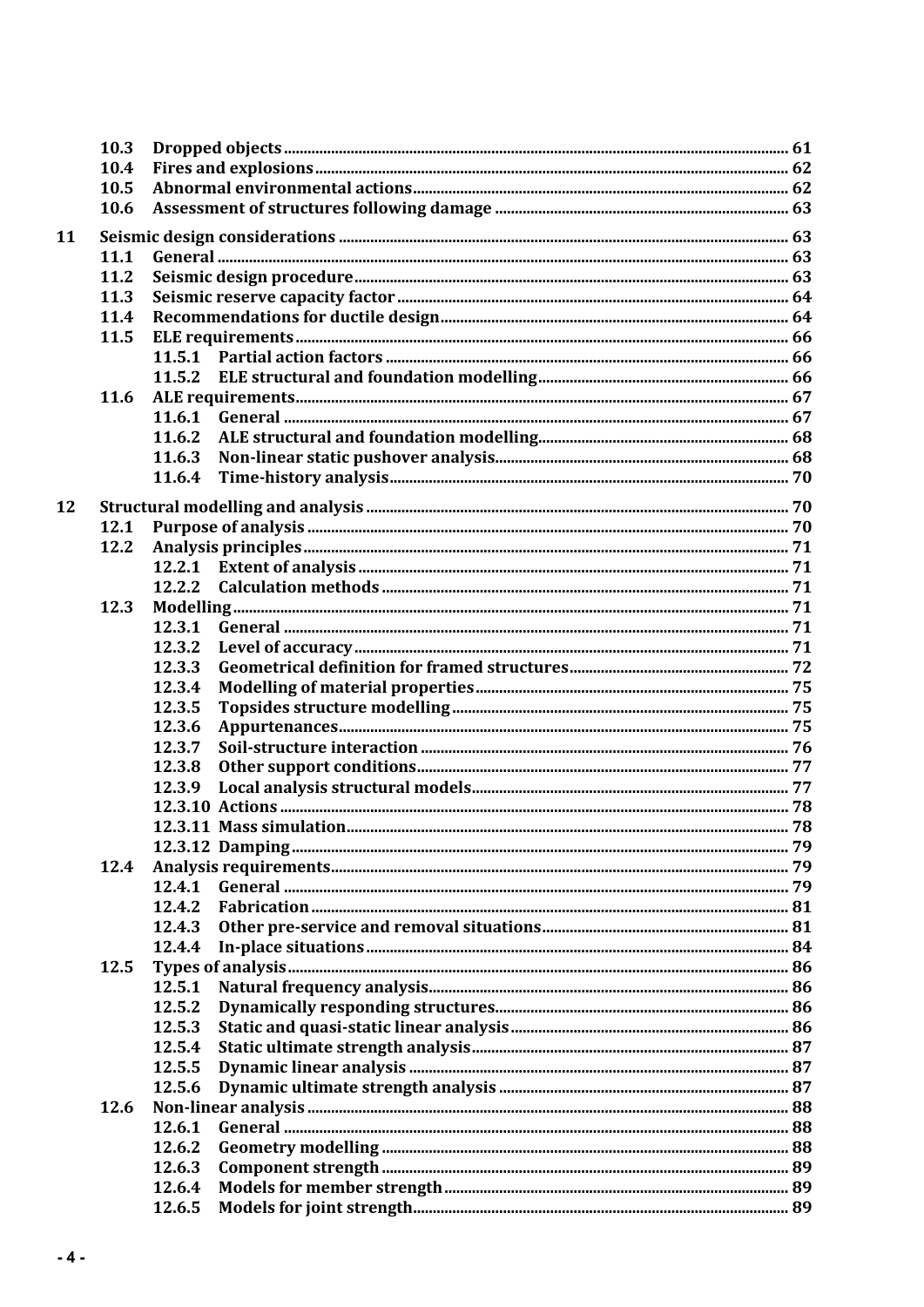|    |      | 12.6.6                                                                         |  |
|----|------|--------------------------------------------------------------------------------|--|
|    |      | 12.6.7                                                                         |  |
|    |      | 12.6.8                                                                         |  |
|    |      | 12.6.9                                                                         |  |
|    |      |                                                                                |  |
| 13 |      |                                                                                |  |
|    | 13.1 |                                                                                |  |
|    | 13.2 | Tubular members subjected to tension, compression, bending, shear, torsion     |  |
|    |      |                                                                                |  |
|    |      | 13.2.1                                                                         |  |
|    |      | 13.2.2                                                                         |  |
|    |      | 13.2.3                                                                         |  |
|    |      | 13.2.4                                                                         |  |
|    |      | 13.2.5                                                                         |  |
|    |      | 13.2.6                                                                         |  |
|    | 13.3 | Tubular members subjected to combined forces without hydrostatic pressure  101 |  |
|    |      | 13.3.1                                                                         |  |
|    |      | 13.3.2                                                                         |  |
|    |      | 13.3.3                                                                         |  |
|    |      | 13.3.4                                                                         |  |
|    |      | 13.3.5                                                                         |  |
|    | 13.4 | Tubular members subjected to combined forces with hydrostatic pressure 105     |  |
|    |      | 13.4.1                                                                         |  |
|    |      | 13.4.2                                                                         |  |
|    |      | 13.4.3                                                                         |  |
|    |      | Axial tension or compression, bending, hydrostatic pressure, shear<br>13.4.4   |  |
|    |      |                                                                                |  |
|    | 13.5 |                                                                                |  |
|    | 13.6 |                                                                                |  |
|    |      | 13.6.1                                                                         |  |
|    |      | 13.6.2                                                                         |  |
|    |      | Strength requirements without external hydrostatic pressure 113<br>13.6.3      |  |
|    |      | 13.6.4                                                                         |  |
|    |      | Strength requirements with external hydrostatic pressure  118                  |  |
|    |      | 13.6.5                                                                         |  |
|    | 13.7 |                                                                                |  |
|    |      |                                                                                |  |
|    |      | Dented tubular members subjected to tension, compression, bending<br>13.7.2    |  |
|    |      |                                                                                |  |
|    |      | 13.7.3                                                                         |  |
|    | 13.8 |                                                                                |  |
|    | 13.9 |                                                                                |  |
|    |      | 13.9.1                                                                         |  |
|    |      | Grouted tubular members subjected to tension, compression or<br>13.9.2         |  |
|    |      |                                                                                |  |
|    |      | Grouted tubular members subjected to combined forces 133<br>13.9.3             |  |
| 14 |      |                                                                                |  |
|    | 14.1 |                                                                                |  |
|    | 14.2 |                                                                                |  |
|    |      |                                                                                |  |
|    |      | 14.2.1                                                                         |  |
|    |      | 14.2.2                                                                         |  |
|    |      | 14.2.3                                                                         |  |
|    |      | 14.2.4                                                                         |  |
|    |      | 14.2.5                                                                         |  |
|    |      | 14.2.6                                                                         |  |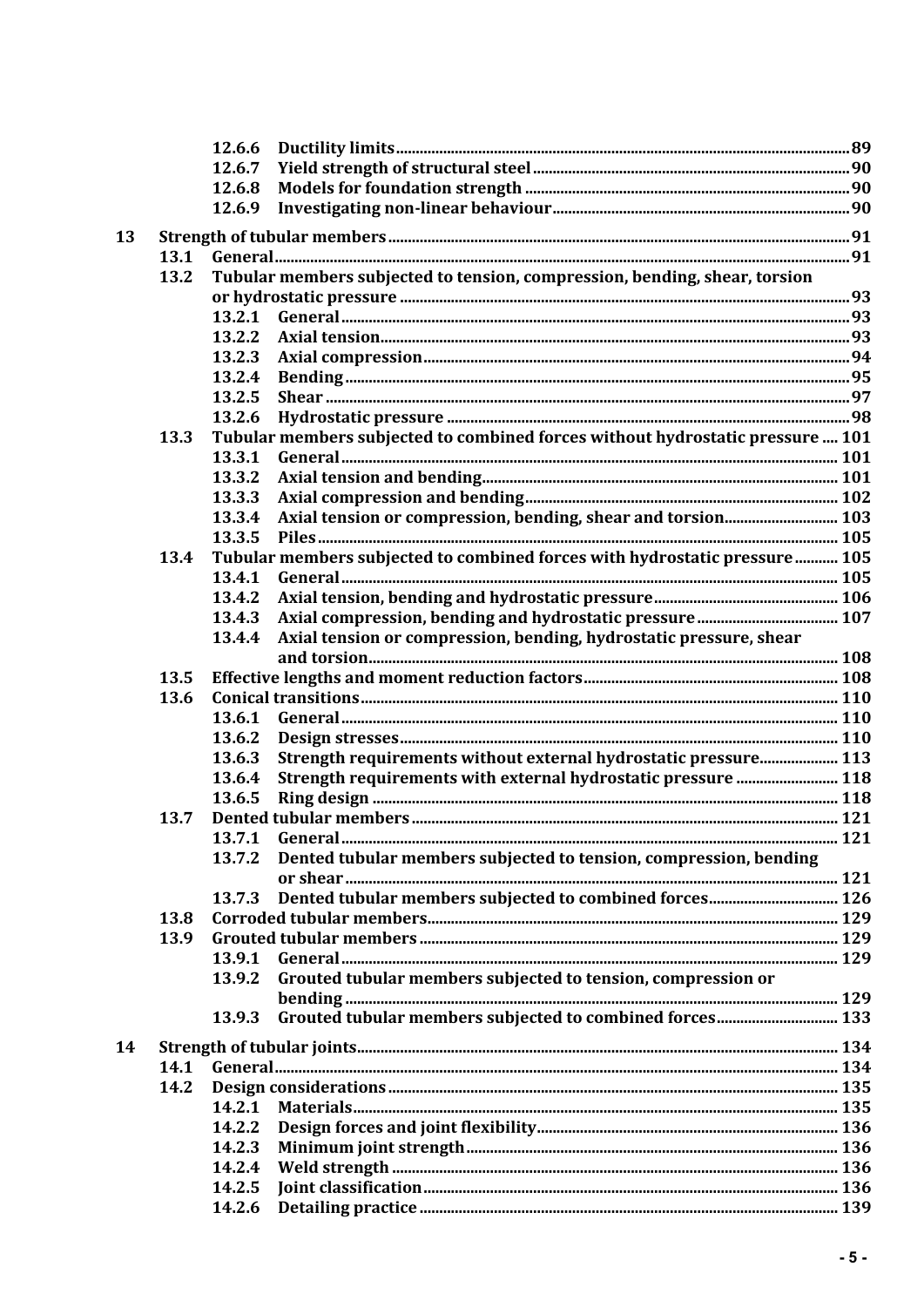|    | 14.3 |        |                                                                      |  |
|----|------|--------|----------------------------------------------------------------------|--|
|    |      | 14.3.1 |                                                                      |  |
|    |      | 14.3.2 |                                                                      |  |
|    |      | 14.3.3 |                                                                      |  |
|    |      | 14.3.4 |                                                                      |  |
|    |      | 14.3.5 |                                                                      |  |
|    |      | 14.3.6 |                                                                      |  |
|    | 14.4 |        |                                                                      |  |
|    | 14.5 |        |                                                                      |  |
|    | 14.6 |        |                                                                      |  |
|    | 14.7 |        |                                                                      |  |
|    | 14.8 |        |                                                                      |  |
|    | 14.9 |        |                                                                      |  |
|    |      |        |                                                                      |  |
| 15 |      |        |                                                                      |  |
|    | 15.1 |        |                                                                      |  |
|    |      | 15.1.1 |                                                                      |  |
|    |      | 15.1.2 |                                                                      |  |
|    |      | 15.1.3 |                                                                      |  |
|    |      | 15.1.4 | Reaction force from horizontal shear force and bending moment in     |  |
|    |      |        |                                                                      |  |
|    |      | 15.1.5 |                                                                      |  |
|    |      | 15.1.6 |                                                                      |  |
|    |      | 15.1.7 |                                                                      |  |
|    |      | 15.1.8 |                                                                      |  |
|    | 15.2 |        |                                                                      |  |
|    |      | 15.2.1 |                                                                      |  |
|    |      | 15.2.2 |                                                                      |  |
|    |      | 15.2.3 |                                                                      |  |
|    |      | 15.2.4 |                                                                      |  |
|    |      | 15.2.5 |                                                                      |  |
|    |      | 15.2.6 |                                                                      |  |
|    |      | 15.2.7 |                                                                      |  |
|    |      | 15.2.8 |                                                                      |  |
|    |      |        |                                                                      |  |
|    | 15.3 |        |                                                                      |  |
|    |      | 15.3.1 |                                                                      |  |
|    |      | 15.3.2 |                                                                      |  |
|    |      | 15.3.3 |                                                                      |  |
|    |      | 15.3.4 |                                                                      |  |
|    |      | 15.3.5 |                                                                      |  |
|    |      | 15.3.6 |                                                                      |  |
|    |      | 15.3.7 |                                                                      |  |
| 16 |      |        |                                                                      |  |
|    | 16.1 |        |                                                                      |  |
|    |      | 16.1.1 |                                                                      |  |
|    |      | 16.1.2 |                                                                      |  |
|    |      | 16.1.3 |                                                                      |  |
|    |      | 16.1.4 | Fatigue assessment by analysis using fracture mechanics methods  168 |  |
|    |      | 16.1.5 |                                                                      |  |
|    | 16.2 |        |                                                                      |  |
|    |      | 16.2.1 |                                                                      |  |
|    |      | 16.2.2 |                                                                      |  |
|    |      |        |                                                                      |  |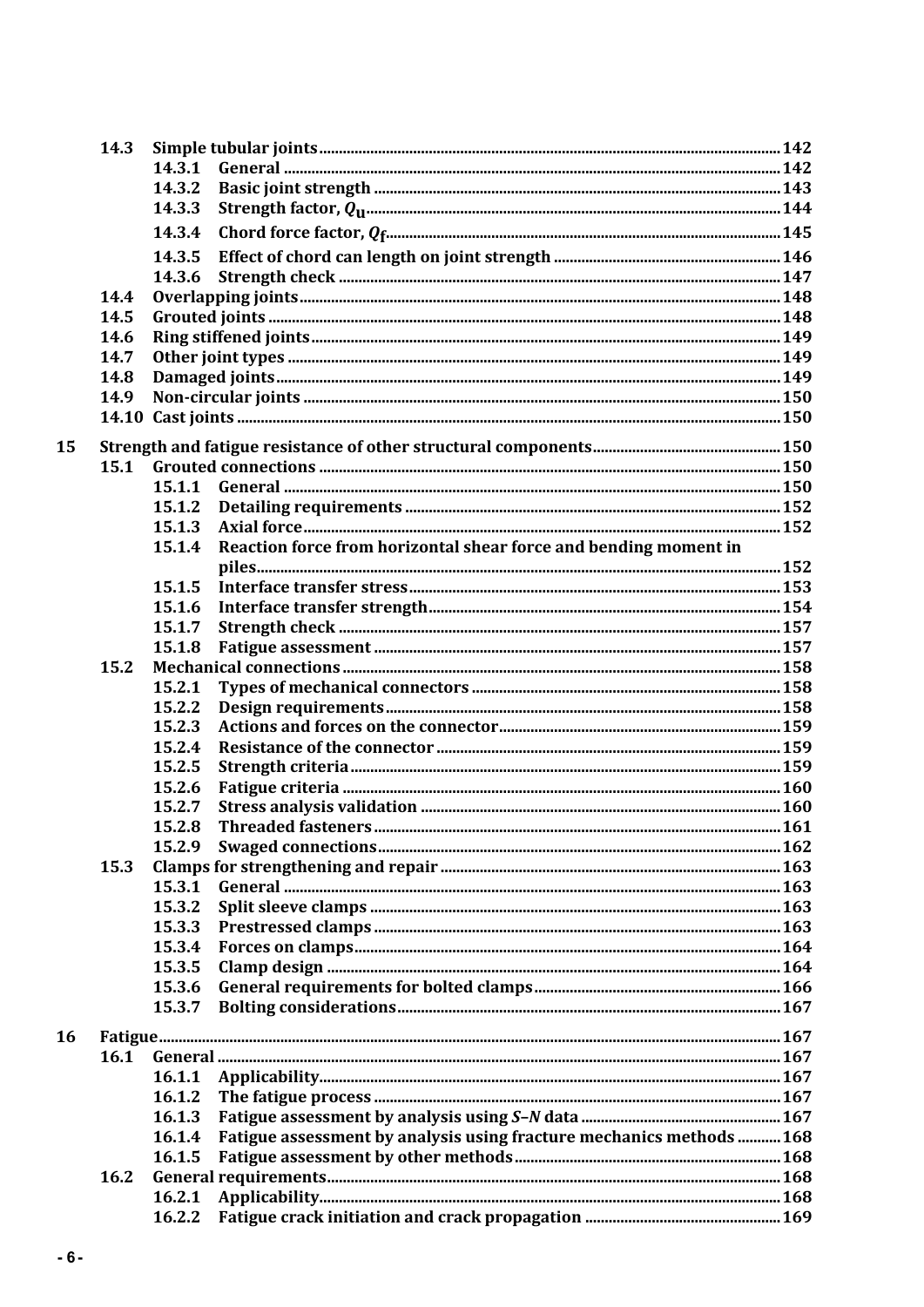|             | 16.2.3                                                                            |  |
|-------------|-----------------------------------------------------------------------------------|--|
|             | 16.2.4                                                                            |  |
|             | 16.2.5                                                                            |  |
|             | Characterization of the stress range data governing fatigue  170<br>16.2.6        |  |
|             | 16.2.7                                                                            |  |
|             | 16.2.8                                                                            |  |
|             | 16.2.9                                                                            |  |
|             |                                                                                   |  |
|             |                                                                                   |  |
| 16.3        |                                                                                   |  |
|             | 16.3.1                                                                            |  |
|             | 16.3.2                                                                            |  |
|             | 16.3.3                                                                            |  |
|             | 16.3.4                                                                            |  |
|             | 16.3.5                                                                            |  |
|             | 16.3.6                                                                            |  |
|             | 16.3.7                                                                            |  |
|             | 16.3.8                                                                            |  |
|             | 16.3.9                                                                            |  |
|             |                                                                                   |  |
|             |                                                                                   |  |
| 16.4        |                                                                                   |  |
|             |                                                                                   |  |
|             | 16.4.1                                                                            |  |
|             | 16.4.2                                                                            |  |
|             | 16.4.3                                                                            |  |
|             | 16.4.4                                                                            |  |
| 16.5        |                                                                                   |  |
| 16.6        |                                                                                   |  |
|             | 16.6.1                                                                            |  |
|             | Probabilistic determination using spectral analysis methods 179<br>16.6.2         |  |
|             | Deterministic determination using individual periodic waves  179<br>16.6.3        |  |
|             | 16.6.4                                                                            |  |
| 16.7        | Determining the long-term stress range distribution by spectral analysis 180      |  |
|             | 16.7.1                                                                            |  |
|             | 16.7.2                                                                            |  |
|             | 16.7.3                                                                            |  |
|             | 16.7.4                                                                            |  |
| 16.8        | Determining the long-term stress range distribution by deterministic analysis 184 |  |
|             | 16.8.1                                                                            |  |
|             | 16.8.2                                                                            |  |
|             | 16.8.3                                                                            |  |
|             |                                                                                   |  |
| <b>16.9</b> | Determining the long-term stress range distribution by approximate methods 184    |  |
|             |                                                                                   |  |
|             |                                                                                   |  |
|             |                                                                                   |  |
|             | 16.10.3 Geometric stress ranges for other fatigue sensitive locations 186         |  |
|             |                                                                                   |  |
|             |                                                                                   |  |
|             |                                                                                   |  |
|             |                                                                                   |  |
|             |                                                                                   |  |
|             |                                                                                   |  |
|             |                                                                                   |  |
|             |                                                                                   |  |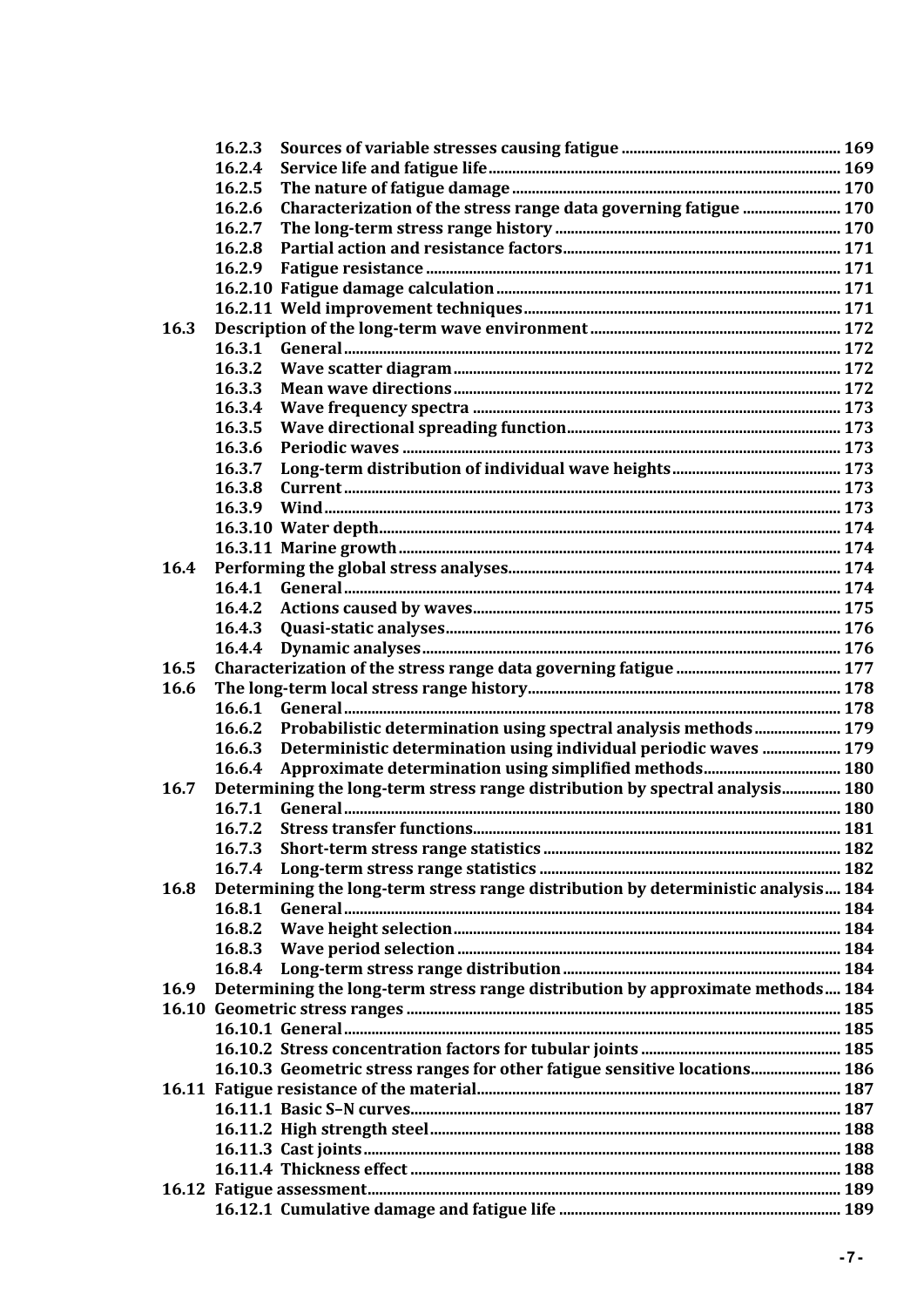| 17 |      |                                                                            |  |
|----|------|----------------------------------------------------------------------------|--|
|    | 17.1 |                                                                            |  |
|    | 17.2 |                                                                            |  |
|    | 17.3 |                                                                            |  |
|    |      | 17.3.1                                                                     |  |
|    |      | 17.3.2                                                                     |  |
|    |      | 17.3.3                                                                     |  |
|    |      | Check for design situation due to weight of hammer during hammer<br>17.3.4 |  |
|    |      |                                                                            |  |
|    |      | 17.3.5                                                                     |  |
|    |      | 17.3.6                                                                     |  |
|    |      | 17.3.7                                                                     |  |
|    |      | 17.3.8                                                                     |  |
|    |      | 17.3.9                                                                     |  |
|    | 17.4 |                                                                            |  |
|    | 17.5 |                                                                            |  |
|    |      | 17.5.1                                                                     |  |
|    |      | 17.5.2                                                                     |  |
|    |      |                                                                            |  |
| 18 |      |                                                                            |  |
|    | 18.1 |                                                                            |  |
|    | 18.2 | Corrosion zones and environmental parameters affecting corrosivity  202    |  |
|    | 18.3 | Forms of corrosion, associated corrosion rates and corrosion damage 203    |  |
|    | 18.4 |                                                                            |  |
|    |      | 18.4.1                                                                     |  |
|    |      | 18.4.2                                                                     |  |
|    |      | 18.4.3                                                                     |  |
|    |      | 18.4.4                                                                     |  |
|    |      |                                                                            |  |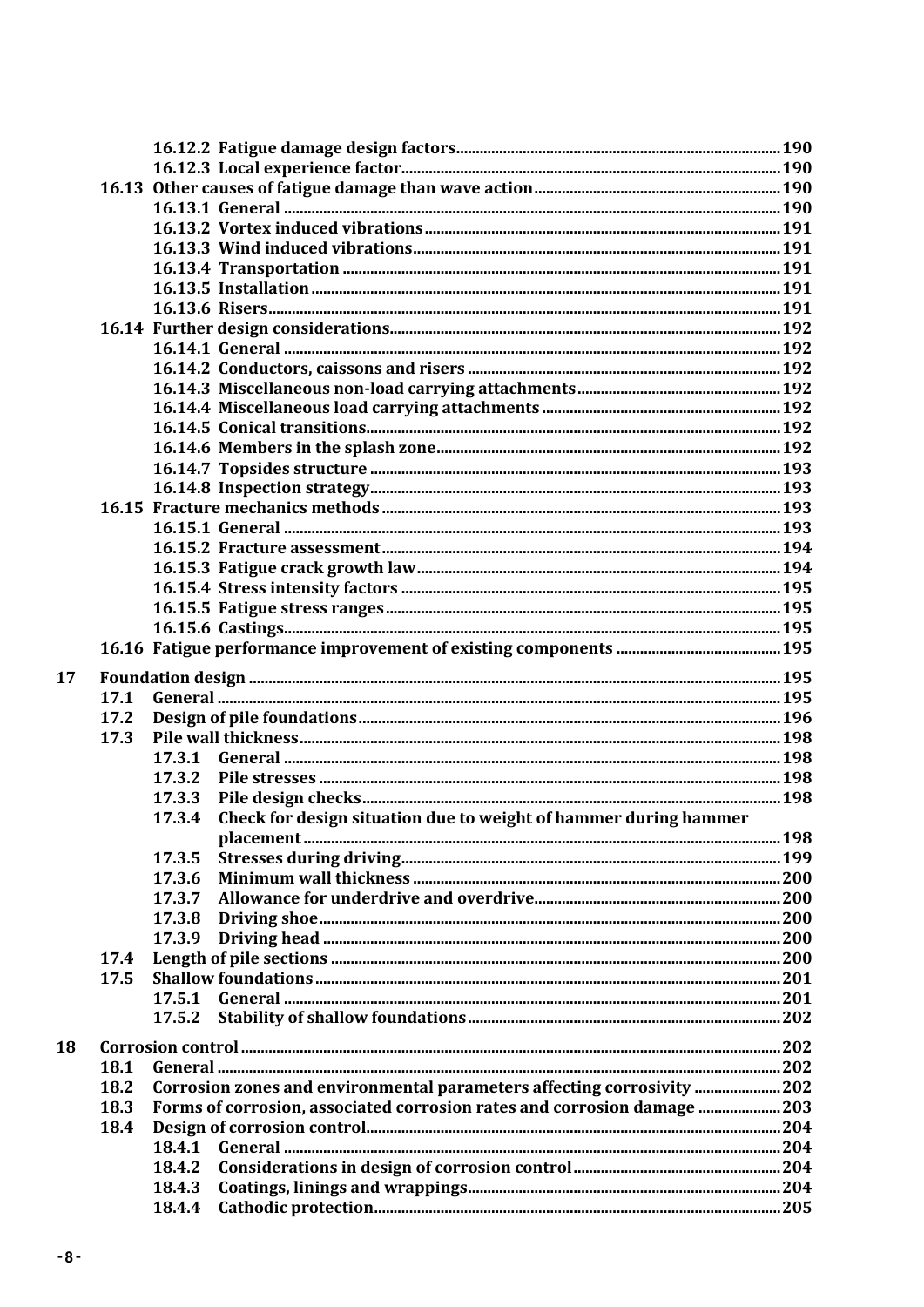|    |      | 18.4.6 |                                                                             |  |
|----|------|--------|-----------------------------------------------------------------------------|--|
|    | 18.5 |        |                                                                             |  |
|    |      | 18.5.1 |                                                                             |  |
|    |      | 18.5.2 |                                                                             |  |
|    |      | 18.5.3 |                                                                             |  |
|    |      | 18.5.4 |                                                                             |  |
|    | 18.6 |        | In-service inspection, monitoring and maintenance of corrosion control  209 |  |
|    |      | 18.6.1 |                                                                             |  |
|    |      | 18.6.2 |                                                                             |  |
|    |      | 18.6.3 |                                                                             |  |
|    |      | 18.6.4 |                                                                             |  |
|    |      |        |                                                                             |  |
| 19 |      |        |                                                                             |  |
|    | 19.1 |        |                                                                             |  |
|    | 19.2 |        |                                                                             |  |
|    | 19.3 |        |                                                                             |  |
|    |      | 19.3.1 |                                                                             |  |
|    |      | 19.3.2 |                                                                             |  |
|    |      | 19.3.3 |                                                                             |  |
|    | 19.4 |        |                                                                             |  |
|    |      | 19.4.1 |                                                                             |  |
|    |      | 19.4.2 |                                                                             |  |
|    |      | 19.4.3 |                                                                             |  |
|    | 19.5 |        |                                                                             |  |
|    |      | 19.5.1 |                                                                             |  |
|    |      | 19.5.2 |                                                                             |  |
|    |      | 19.5.3 |                                                                             |  |
|    |      | 19.5.4 |                                                                             |  |
|    |      | 19.5.5 |                                                                             |  |
|    |      | 19.5.6 |                                                                             |  |
|    |      | 19.5.7 |                                                                             |  |
|    | 19.6 |        |                                                                             |  |
|    |      | 19.6.1 |                                                                             |  |
|    |      | 19.6.2 |                                                                             |  |
|    |      |        |                                                                             |  |
|    |      | 19.6.4 |                                                                             |  |
|    | 19.7 |        |                                                                             |  |
|    |      | 19.7.1 |                                                                             |  |
|    |      | 19.7.2 |                                                                             |  |
|    |      | 19.7.3 |                                                                             |  |
|    |      | 19.7.4 |                                                                             |  |
|    |      |        |                                                                             |  |
| 20 |      |        |                                                                             |  |
|    | 20.1 |        |                                                                             |  |
|    | 20.2 |        |                                                                             |  |
|    |      |        |                                                                             |  |
|    |      |        |                                                                             |  |
|    |      | 20.2.3 |                                                                             |  |
|    | 20.3 |        |                                                                             |  |
|    | 20.4 |        |                                                                             |  |
|    |      | 20.4.1 |                                                                             |  |
|    |      | 20.4.2 |                                                                             |  |
|    |      | 20.4.3 |                                                                             |  |
|    |      |        |                                                                             |  |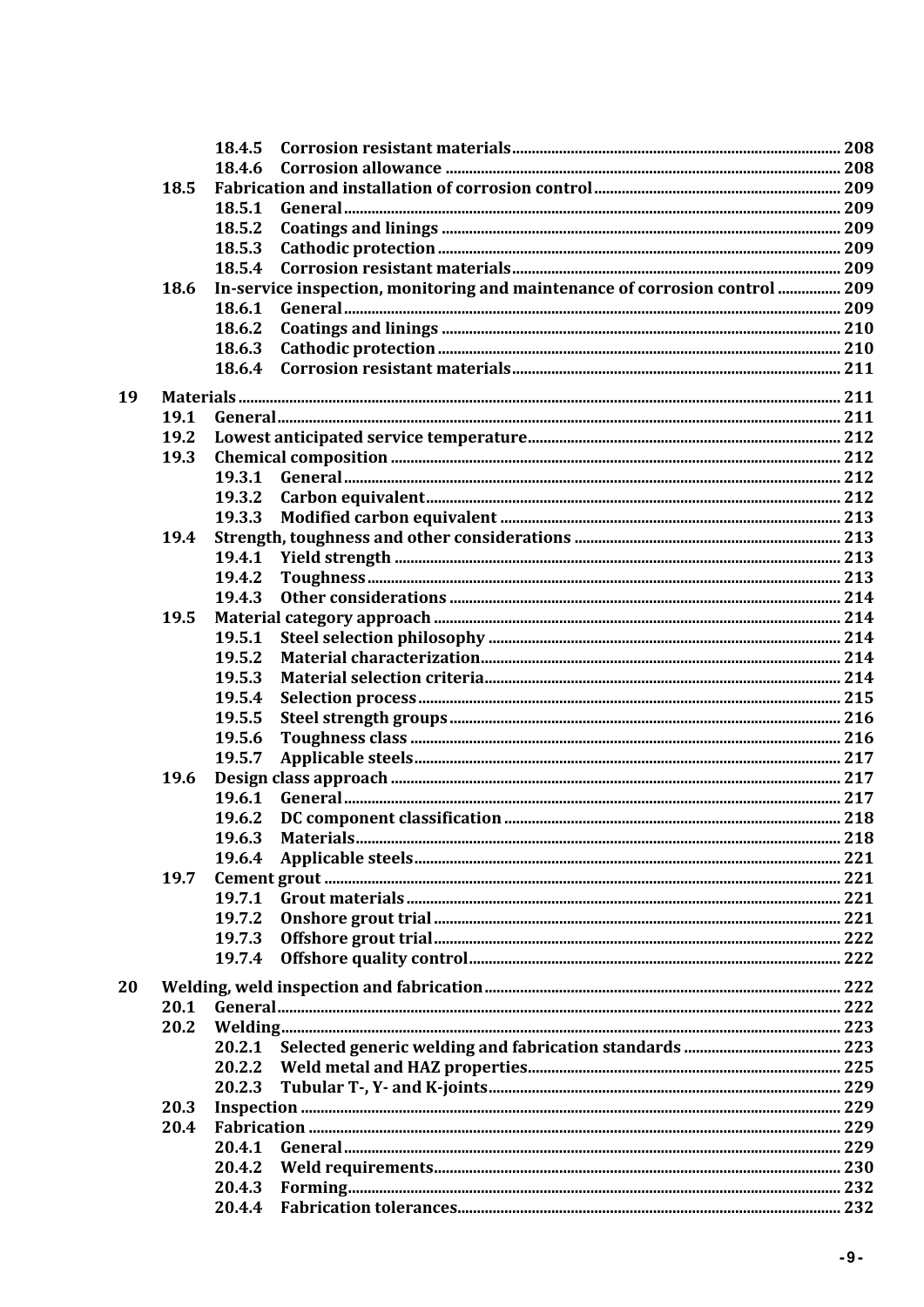| 21 |      |        |                                                                         |  |
|----|------|--------|-------------------------------------------------------------------------|--|
|    | 21.1 |        |                                                                         |  |
|    | 21.2 |        |                                                                         |  |
|    | 21.3 |        |                                                                         |  |
|    |      | 21.3.1 |                                                                         |  |
|    |      | 21.3.2 |                                                                         |  |
|    |      | 21.3.3 |                                                                         |  |
|    |      | 21.3.4 |                                                                         |  |
|    |      | 21.3.5 |                                                                         |  |
|    |      | 21.3.6 |                                                                         |  |
|    | 21.4 |        |                                                                         |  |
|    |      | 21.4.1 |                                                                         |  |
|    |      | 21.4.2 |                                                                         |  |
|    |      | 21.4.3 |                                                                         |  |
|    |      | 21.4.4 |                                                                         |  |
|    | 21.5 |        |                                                                         |  |
| 22 |      |        |                                                                         |  |
|    | 22.1 |        |                                                                         |  |
|    |      |        |                                                                         |  |
|    |      | 22.1.2 |                                                                         |  |
|    |      | 22.1.3 |                                                                         |  |
|    |      | 22.1.4 |                                                                         |  |
|    | 22.2 |        |                                                                         |  |
|    |      | 22.2.1 |                                                                         |  |
|    |      | 22.2.2 |                                                                         |  |
|    |      | 22.2.3 |                                                                         |  |
|    |      | 22.2.4 |                                                                         |  |
|    |      | 22.2.5 |                                                                         |  |
|    |      | 22.2.6 |                                                                         |  |
|    | 22.3 |        | Transfer of the structure from the transport vessel into the water  241 |  |
|    |      | 22.3.1 |                                                                         |  |
|    |      | 22.3.2 |                                                                         |  |
|    |      | 22.3.3 |                                                                         |  |
|    | 22.4 |        |                                                                         |  |
|    |      | 22.4.1 |                                                                         |  |
|    |      | 22.4.2 |                                                                         |  |
|    |      | 22.4.3 |                                                                         |  |
|    |      | 22.4.4 |                                                                         |  |
|    | 22.5 |        |                                                                         |  |
|    |      | 22.5.1 |                                                                         |  |
|    |      | 22.5.2 |                                                                         |  |
|    |      | 22.5.3 |                                                                         |  |
|    |      | 22.5.4 |                                                                         |  |
|    |      | 22.5.5 |                                                                         |  |
|    |      | 22.5.6 |                                                                         |  |
|    |      | 22.5.7 |                                                                         |  |
|    |      | 22.5.8 |                                                                         |  |
|    | 22.6 |        |                                                                         |  |
|    | 22.7 |        |                                                                         |  |
|    |      | 22.7.1 |                                                                         |  |
|    |      | 22.7.2 |                                                                         |  |
|    |      | 22.7.3 |                                                                         |  |